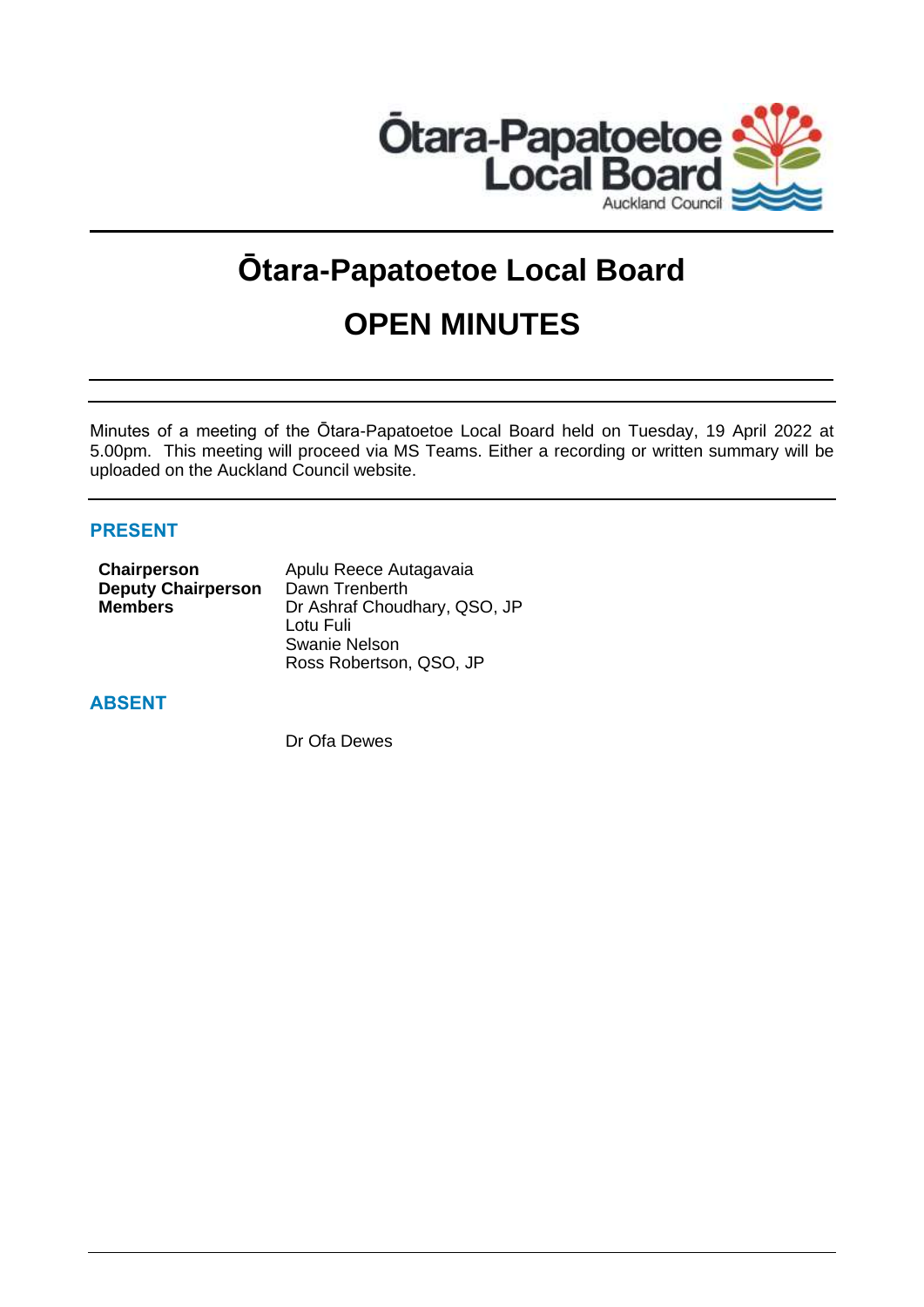

## **1 Welcome**

Chair Apulu Autagavaia opened the meeting with a karakia.

# **2 Apologies**

Resolution number OP/2022/43

MOVED by Chairperson R Autagavaia, seconded by Deputy Chairperson D Trenberth:

# **That the Ōtara-Papatoetoe Local Board:**

# **a) accept the apology from member Dr Ofa Dewes for absence.**

**CARRIED**

# **3 Declaration of Interest**

Member Nelson declared a non-financial conflict in item 14 - Placemaking: Revitalising Town Centres Contestable Grant Funding Programme 2021-2022 and item 15 - Proposal for a Collective for Ōtara and Papatoetoe Town Centres Revitalisation Programme and will abstain from speaking and voting on these items.

# **4 Confirmation of Minutes**

Resolution number OP/2022/44

MOVED by Chairperson R Autagavaia, seconded by Member R Robertson:

## **That the Ōtara-Papatoetoe Local Board:**

**a) confirm the ordinary minutes of its meeting, held on Tuesday, 15 March 2022, as true and correct.**

**CARRIED**

## **5 Leave of Absence**

There were no leaves of absence.

## **6 Acknowledgements**

The Ōtara-Papatoetoe Local Board acknowledgements:

## **VA'A, Malagaomā Allan**

Malagaomā Allan Francis Leonardie Peter Va'a, was a great community leader of Otara, proud son of Samoa, beloved father, mentor and colleague. He passed away suddenly on Monday 11 April 2022. Allan, was known for his tireless work in the community for more than 30 years, mentored many young people through club programmes, young men programmes, sports, camps, social work and voluntary community work. He was instrumental as Project manager for 274 Youth and Community Trust following rising gang tensions in South Auckland. Supporting local sport initiatives, Allan had another passion and he coached several local rugby teams. Allan also provided pastoral care counselling. Education was another passion, serving as Board Chair of Tangaroa College. In 2017, Allan was the recipient of the Sunpix Awards, winner of the Pacific Community Leadership Award and in 2019 he was recognised for his services to youth and sport and received the Queen's Service Medal.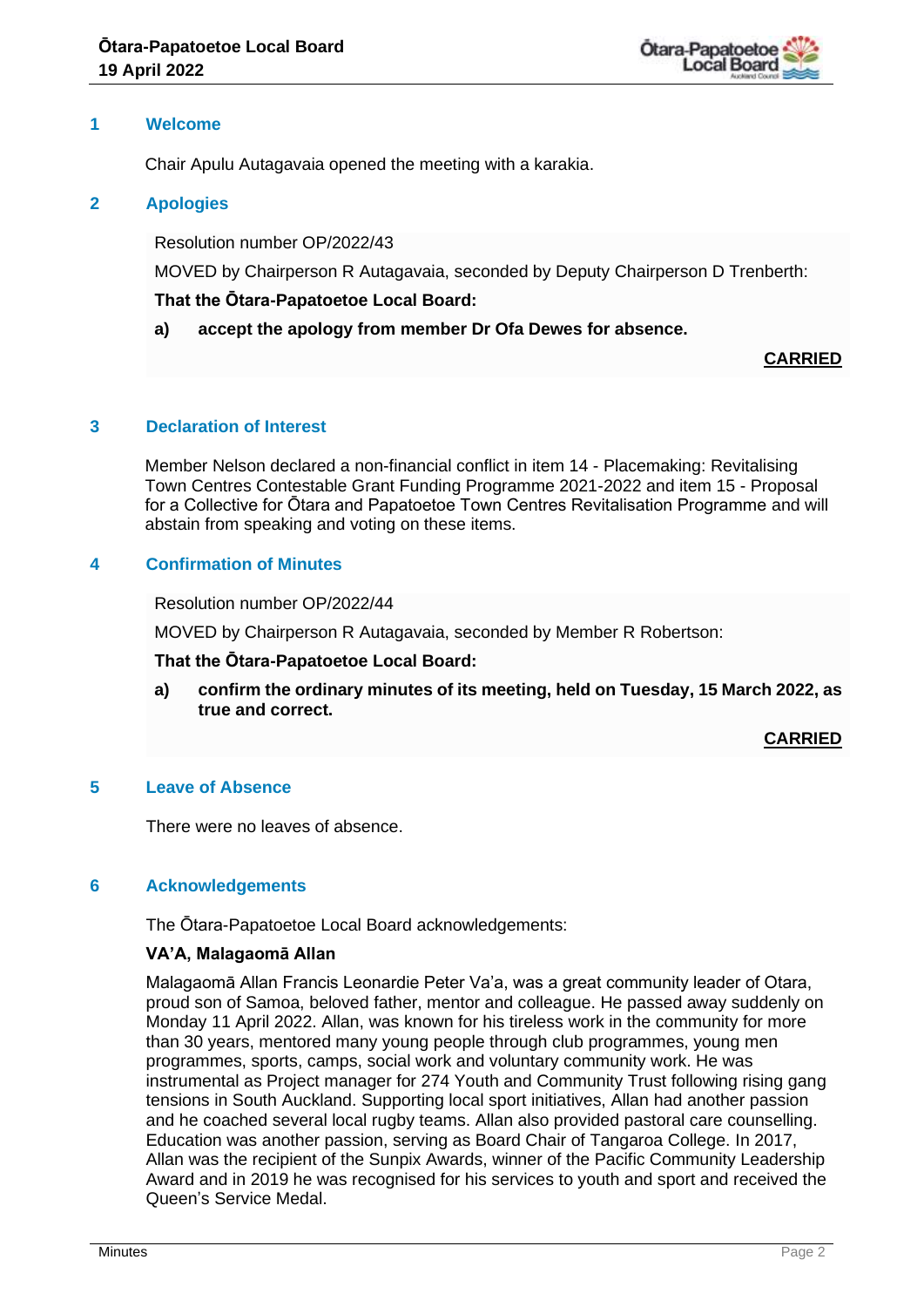

## **Gary Cowley**

Gary Cowley was a member of the RSA and a Manurewa resident. He passed away on 8 April after being needlessly hit by a drunk driver in front of onlookers at the Westfield Mall in Manukau on 20 March. This tragedy, where an innocent man lost his life, and several others were injured, highlights the immense and unnecessary cost that alcohol has on our communities. We cannot accept or ignore the considerable level of harm alcohol is causing in our area and across the region. With ANZAC day approaching, we acknowledge that this may be particularly tough time for those close to him. Our thoughts and prayers are with his family, friends and community.

## **7 Petitions**

There were no petitions.

## **8 Deputations**

## **8.1 Deputation - Papatoetoe Youth programme**

Shari Lett from YMCA North Incorporated was in attendance to report to the board on the Papatoetoe Youth programme.

A copy of the presentation has been placed on the official minutes and is available on the Auckland Council website as a minute attachment.

Resolution number OP/2022/45

MOVED by Chairperson R Autagavaia, seconded by Member S Nelson:

**That the Ōtara-Papatoetoe Local Board:**

**a) thank Shari Lett from YMCA North Incorporated for her attendance and presentation.**

**CARRIED**

#### **Attachments**

A 19 April 2022: Ōtara-Papatoetoe Local Board - Item 8.1 Deputation - Papatoetoe Youth programme presentation

## **8.2 Deputation - New Zealand Indian Business Association**

Navtej Randhawa and Jaspreet S Kandhari from the New Zealand Indian Business Association were in attendance to present to the board on Liquor Off Licence issues.

A copy of the presentation has been placed on the official minutes and is available on the Auckland Council website as a minute attachment.

Resolution number OP/2022/46

MOVED by Chairperson R Autagavaia, seconded by Member A Choudhary:

## **That the Ōtara-Papatoetoe Local Board:**

**a) thank Navtej Randhawa and Jaspreet S Kandhari from the New Zealand Indian Business Association for their attendance and presentation.**

## **CARRIED**

# **Attachments**

A 19 April 2022: Ōtara-Papatoetoe Local Board - Item 8.2 Deputation -New Zealand Indian Business Association presentation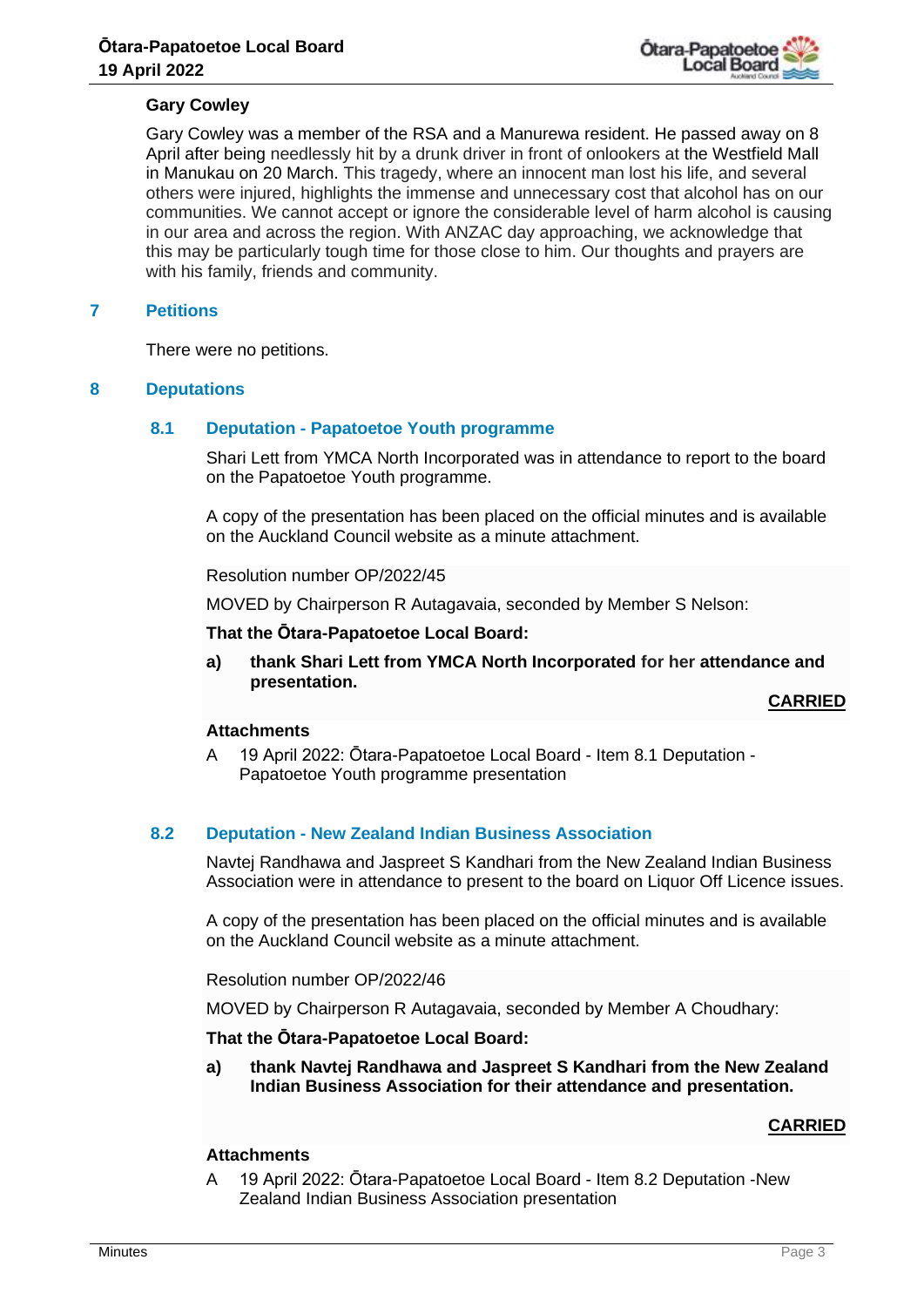

## **8.3 Deputation - Connected - Employment, Education and Training**

Angela Calvert from Connected was in attendance to report to the board. The Connected presentation is pages 261 to 268 of the agenda

Resolution number OP/2022/47

MOVED by Chairperson R Autagavaia, seconded by Member S Nelson:

#### **That the Ōtara-Papatoetoe Local Board:**

**a) thank Angela Calvert from Connected for her attendance and presentation.**

**CARRIED**

#### **9 Public Forum**

There was no public forum.

#### **10 Extraordinary Business**

There was no extraordinary business.

#### **11 Governing Body Member Update**

There was no Governing Body member update.

## **12 Board Members' Report**

Member Dr Ofa Dewes' report was tabled at the meeting.

A copy has been placed on the official minutes and is available on the Auckland Council website as a minute attachment.

Resolution number OP/2022/48

MOVED by Chairperson R Autagavaia, seconded by Member R Robertson:

#### **That the Ōtara-Papatoetoe Local Board;**

**a) receive the board members' written and oral reports.**

#### **CARRIED**

## **Attachments**

A 19 April 2022: Ōtara-Papatoetoe Local Board - Item 12 Board Members' Reports - Dr Ofa Dewes report

## **13 Chairperson's Announcements**

Resolution number OP/2022/49

MOVED by Member L Fuli, seconded by Member A Choudhary:

#### **That the Ōtara-Papatoetoe Local Board:**

**a) receive the chairperson's verbal update.**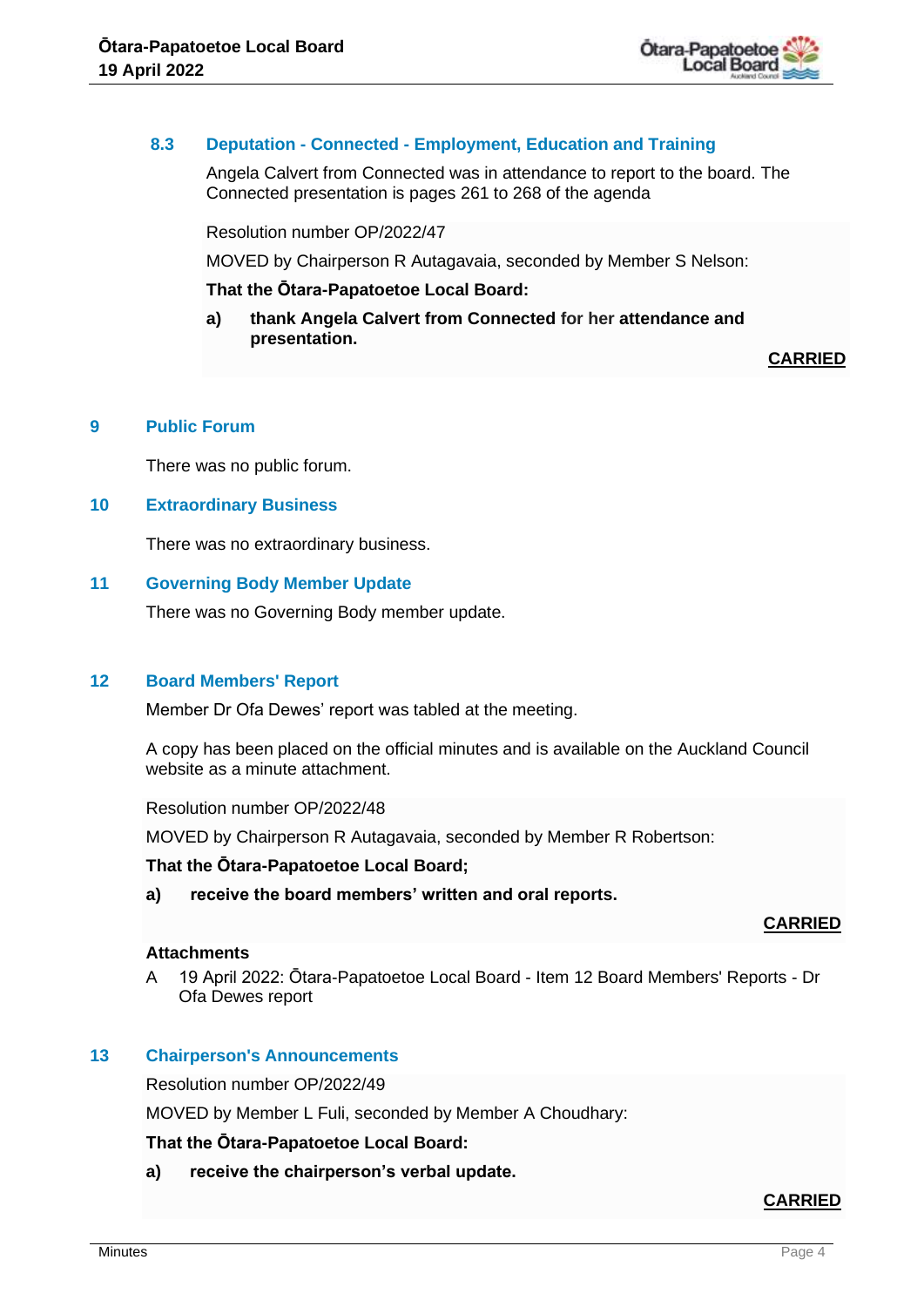

## **14 Placemaking: Revitalising Town Centres Contestable Grant Funding Programme 2021-2022**

Member Nelson declared a non-financial conflict in item 14 - Placemaking: Revitalising Town Centres Contestable Grant Funding Programme 2021-2022 and abstained from speaking and voting on this item.

MOVED by Chairperson R Autagavaia, seconded by Deputy Chairperson D Trenberth:

That the Ōtara-Papatoetoe Local Board:

a) approve the following grant allocations from: [Placemaking: Town centres](http://shareit13/LBWP/_layouts/15/listform.aspx?PageType=4&ListId=%7B5AB1F6D5%2D710A%2D4924%2D9BEF%2DDBCEEC10350A%7D&ID=858&ContentTypeID=0x0100BBB1C2E201A0D542A028B4CBA3AD6559) project line # 371 from the 2021/2022 work programme:

| Application<br>number | Applicant<br><b>Names</b>                                                     | Purpose of funding                                                                                                                                                                                                                                                                                                                                                                         | <b>Amount</b> |
|-----------------------|-------------------------------------------------------------------------------|--------------------------------------------------------------------------------------------------------------------------------------------------------------------------------------------------------------------------------------------------------------------------------------------------------------------------------------------------------------------------------------------|---------------|
| OPBID2122-01          | Turehou<br>Māori<br>Wardens                                                   | Funding requested for the following<br>projects:<br><b>Operation Waipiro</b>                                                                                                                                                                                                                                                                                                               | \$10,000      |
|                       | Operation<br>Waipiro                                                          | Build Māori Warden capacity<br>$\bullet$<br>Increase patrols<br>$\bullet$<br>Increase "Alcohol Free" signage<br>$\bullet$<br>Improve public safety.<br>$\bullet$                                                                                                                                                                                                                           |               |
| OPBID2122-06          | Ōtara Health<br>Charitable<br><b>Trust</b><br>Radiate<br>Ōtara                | Funding requested for the following<br>projects:<br>Town Centre clean-up<br>Modify current features and create<br>$\bullet$<br>new features - placemaking<br>Activate events i.e., Matariki and<br>$\bullet$<br>language weeks<br>Collaborate on a town centre<br>design through competitions.                                                                                             | \$30,000      |
| OPBID2122-07          | The Food<br>Hub<br>Collective<br>Ltd<br>Activate<br>Papatoetoe                | Funding requested for the following<br>projects:<br>Commission colourful murals<br>Deliver events - food, music and<br>$\bullet$<br>workout programme<br>Acquire & develop a container<br>$\bullet$<br>kitchen to expand capacity and<br>support healthy school lunches<br>Create a new activation space at<br>$\bullet$<br>the Hub to host and support<br>community events and workshops. | \$45,000      |
| OPBID2122-08          | The<br>Community<br><b>Builders NZ</b><br>Trust -<br>The Ōtara<br>Kai Village | Funding requested for the following<br>projects:<br>Revitalize the Town Centre Otara<br><b>Creative activations</b><br>Social media development<br>Significant event delivery.<br>$\bullet$                                                                                                                                                                                                | \$54,500      |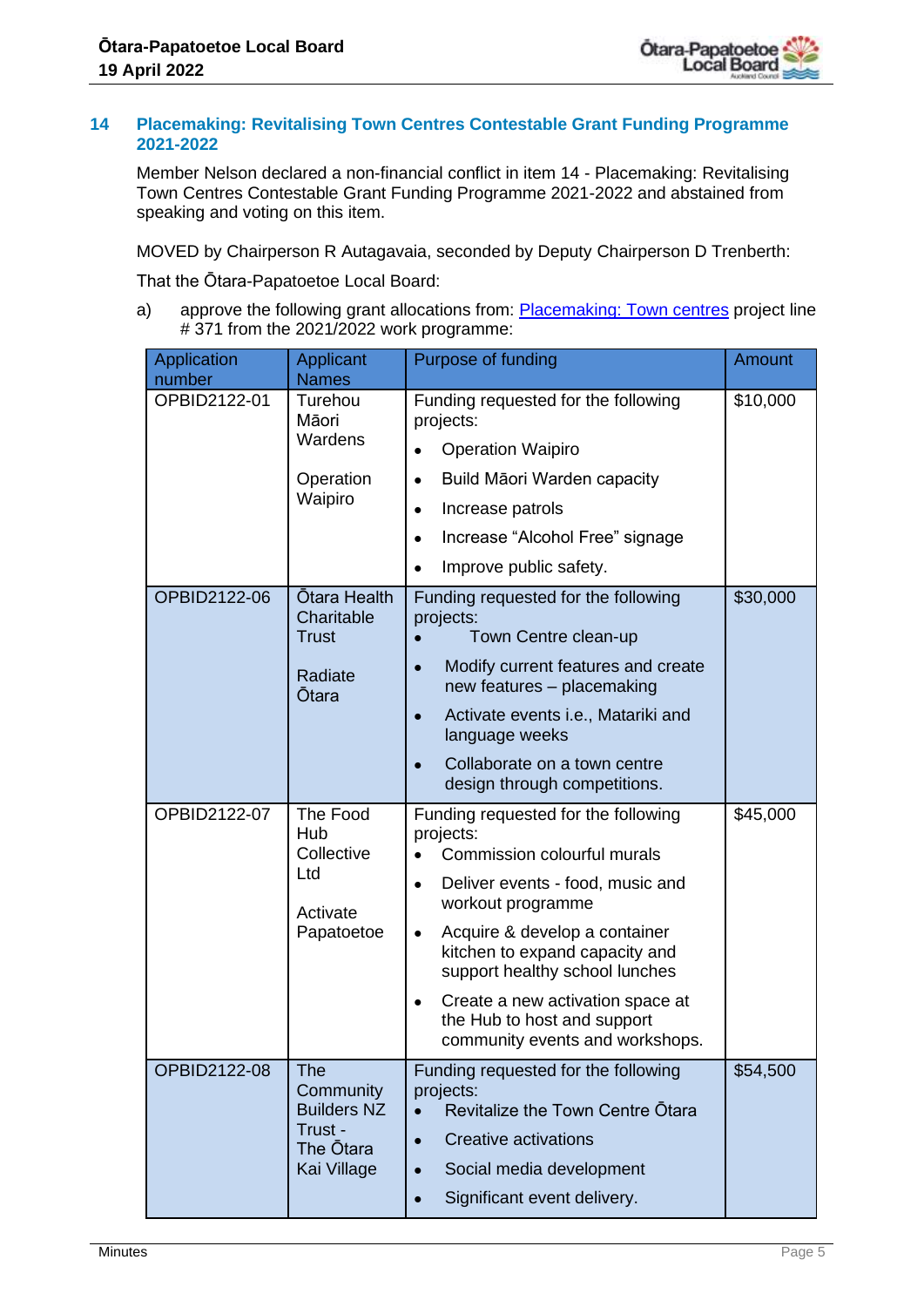

| OPBID2122-09            | Sistema<br>Aotearoa<br>Trust                                                                                                                                | Funding requested for the following<br>projects:<br>Celebrate cultural diversity                                                                                                                                                                                                                                         | \$10,500  |
|-------------------------|-------------------------------------------------------------------------------------------------------------------------------------------------------------|--------------------------------------------------------------------------------------------------------------------------------------------------------------------------------------------------------------------------------------------------------------------------------------------------------------------------|-----------|
|                         | Sistema<br>Aotearoa                                                                                                                                         | Music coaching and training for<br>$\bullet$<br>rangatahi                                                                                                                                                                                                                                                                |           |
|                         | Community<br>Festival                                                                                                                                       | Deliver live music festival at Otara<br>$\bullet$<br><b>Town Centre</b>                                                                                                                                                                                                                                                  |           |
|                         |                                                                                                                                                             | 400 performers age 6 -18yrs old                                                                                                                                                                                                                                                                                          |           |
|                         |                                                                                                                                                             | Cultural dress performances.                                                                                                                                                                                                                                                                                             |           |
| OPBID2122-12            | <b>Hunters</b><br><b>Corner Town</b><br>Centre<br>Society Inc<br><b>Strategic</b><br><b>Business</b><br>Plan & Little<br>India<br>beautification<br>project | Funding requested for the following<br>projects:<br>Community engagement to update<br>the Hunters Corner strategic plan<br>Gain business and community<br>$\bullet$<br>support via the consultation process<br>Build on the Little India theme by<br>$\bullet$<br>adding artwork and the ambiance to<br>the town centre. | \$10,000  |
| <b>Total Allocation</b> |                                                                                                                                                             |                                                                                                                                                                                                                                                                                                                          | \$160,000 |

Member Robertson moved an amendment, seconded by member Choudary

That the Ōtara-Papatoetoe Local Board:

a) approve the following grant allocations from: **Placemaking: Town centres project line** # 371 from the 2021/2022 work programme:

| <b>Application</b><br>number | <b>Applicant</b><br><b>Names</b>                        | Purpose of funding                                                                                                                                                                                                     | <b>Amount</b> | <b>Alternative</b><br>Amount |
|------------------------------|---------------------------------------------------------|------------------------------------------------------------------------------------------------------------------------------------------------------------------------------------------------------------------------|---------------|------------------------------|
| OPBID2122-<br>01             | Turehou<br>Māori<br>Wardens<br>Operation<br>Waipiro     | Funding requested for the<br>following projects:<br><b>Operation Waipiro</b><br><b>Build Māori Warden</b><br>capacity<br>Increase patrols<br>$\bullet$<br>Increase "Alcohol Free"<br>signage<br>Improve public safety. | \$10,000      | \$10,000<br>$+$ \$5,000      |
| OPBID2122-<br>06             | Ōtara Health<br>Charitable<br>Trust<br>Radiate<br>Otara | Funding requested for the<br>following projects:<br>Town Centre clean-up<br>Modify current features<br>and create new features<br>- placemaking<br>Activate events i.e.,<br>Matariki and language<br>weeks             | \$30,000      | \$30,000                     |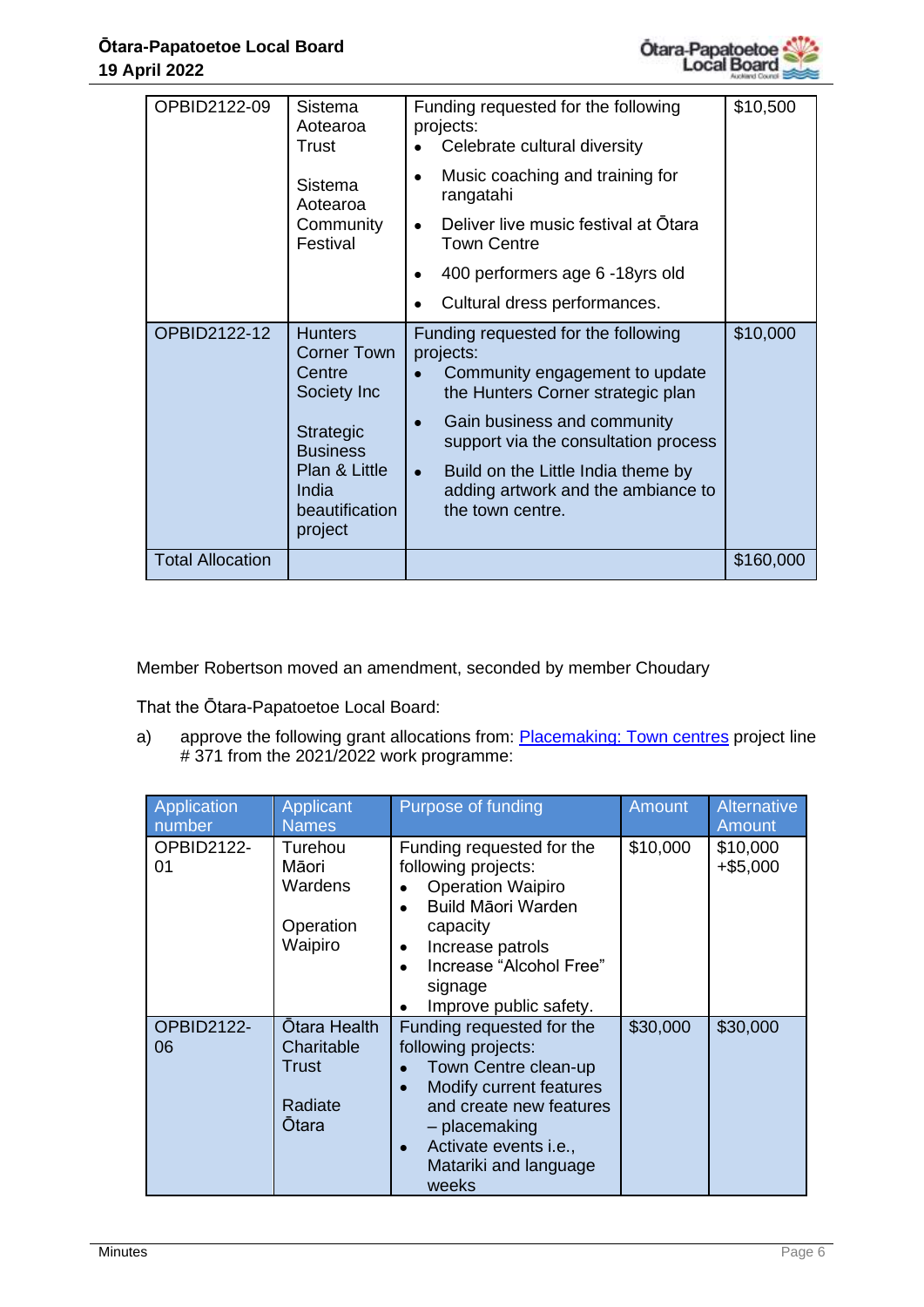

|                         |                                                                                                                                                      | Collaborate on a town<br>centre design through<br>competitions.                                                                                                                                                                                                                                                                                                                    |          |                      |
|-------------------------|------------------------------------------------------------------------------------------------------------------------------------------------------|------------------------------------------------------------------------------------------------------------------------------------------------------------------------------------------------------------------------------------------------------------------------------------------------------------------------------------------------------------------------------------|----------|----------------------|
| OPBID2122-<br>07        | The Food<br>Hub<br>Collective<br>Ltd<br>Activate<br>Papatoetoe                                                                                       | Funding requested for the<br>following projects:<br>Commission colourful<br>murals<br>Deliver events - food,<br>$\bullet$<br>music and workout<br>programme<br>Acquire & develop a<br>container kitchen to<br>expand capacity and<br>support healthy school<br>lunches<br>Create a new activation<br>space at the Hub to<br>host and support<br>community events and<br>workshops. | \$50,000 | \$0                  |
| <b>OPBID2122-</b><br>08 | <b>The</b><br>Community<br><b>Builders NZ</b><br><b>Trust</b><br>The Ōtara<br>Kai Village                                                            | Funding requested for the<br>following projects:<br><b>Revitalize the Town</b><br>$\bullet$<br>Centre Ōtara<br><b>Creative activations</b><br>Social media<br>development<br>Significant event<br>delivery.                                                                                                                                                                        | \$54,500 | \$54,500             |
| OPBID2122-<br>09        | Sistema<br>Aotearoa<br><b>Trust</b><br>Sistema<br>Aotearoa<br>Community<br>Festival                                                                  | Funding requested for the<br>following projects:<br>Celebrate cultural<br>diversity<br>Music coaching and<br>training for rangatahi<br>Deliver live music<br>festival at Otara Town<br>Centre<br>400 performers age 6 -<br>18yrs<br><b>Cultural dress</b><br>performances.                                                                                                         | \$10,500 | \$10,500             |
| OPBID2122-<br>12        | <b>Hunters</b><br><b>Corner Town</b><br>Centre<br>Society Inc<br>Strategic<br><b>Business</b><br>Plan & Little<br>India<br>beautification<br>project | Funding requested for the<br>following projects:<br>Community<br>$\bullet$<br>engagement to update<br>the Hunters Corner<br>strategic plan<br>Gain business and<br>$\bullet$<br>community support via<br>the consultation process<br>Build on the Little India<br>$\bullet$<br>theme by adding<br>artwork and the                                                                  | \$5,000  | \$5,000<br>+\$23,500 |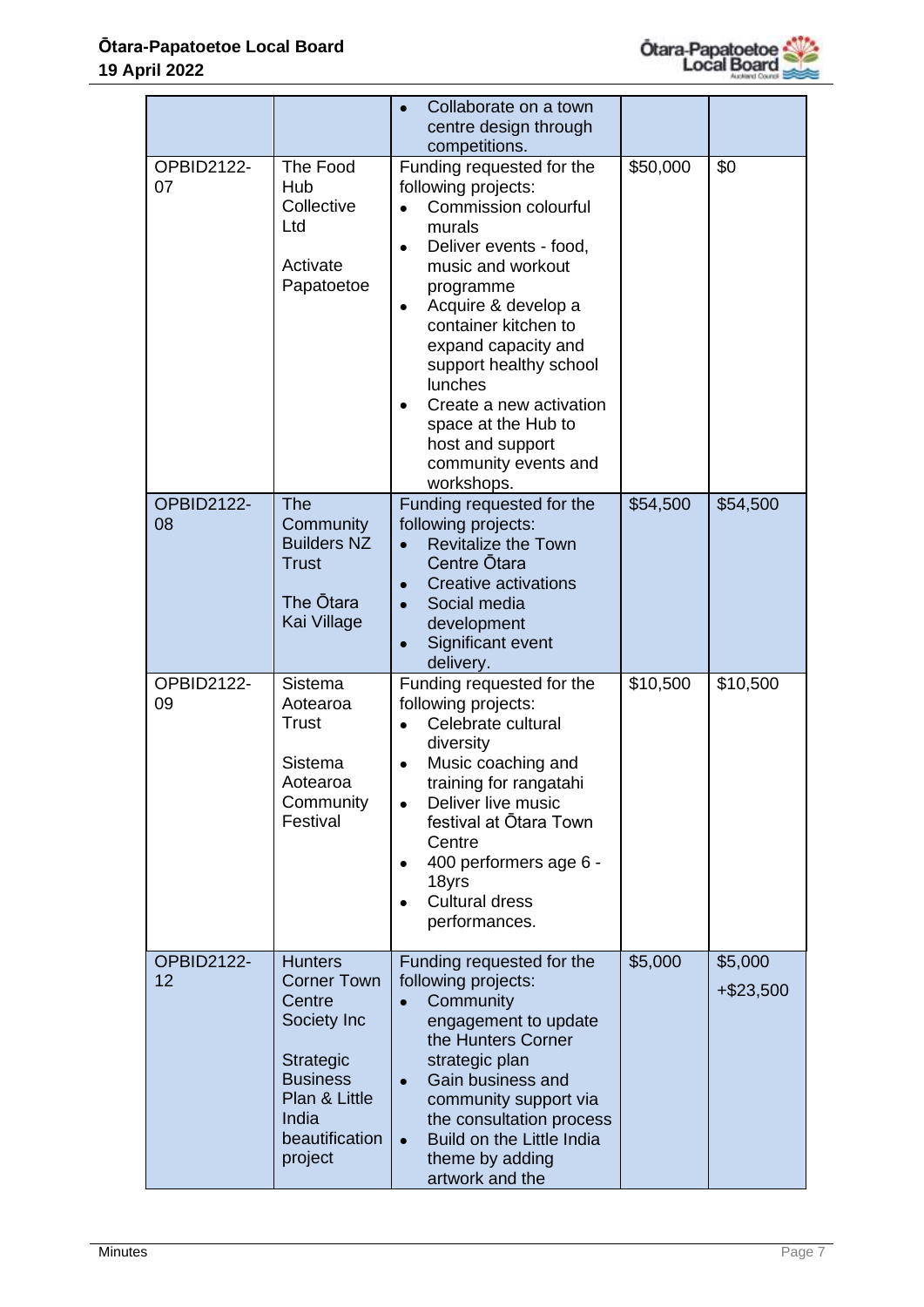

|                               |                                                              | ambiance to the town<br>centre<br>• Fix and replace fairy<br>lights                                                                                        |           |           |
|-------------------------------|--------------------------------------------------------------|------------------------------------------------------------------------------------------------------------------------------------------------------------|-----------|-----------|
| OPBID2122-<br>05              | Ōtara<br><b>Business</b><br>Assn<br>Pacific Food<br>Festival | Funding requested for the<br>following projects:<br>Pacific food festival in<br>$\bullet$<br>the Otara Town Centre<br>Potential annual event.<br>$\bullet$ | \$0       | \$21,500  |
| Total<br>Alternative<br>Total |                                                              |                                                                                                                                                            | \$160,000 | \$160,000 |

A division was called for, voting on which was as follows:

| <u>For</u>         | Against                        | Abstained       |
|--------------------|--------------------------------|-----------------|
| Member A Choudhary | Chairperson R Autagavaia       | Member S Nelson |
| Member R Robertson | Member L Fuli                  |                 |
|                    | Deputy Chairperson D Trenberth |                 |

The motion was declared **LOST** by 2 votes to 3.

Resolution number OP/2022/50

MOVED by Member L Fuli, seconded by Chairperson R Autagavaia:

## **That the Ōtara-Papatoetoe Local Board:**

**a) agree that, pursuant to Standing Order 1.7.1 the motion under debate now be put to a vote.**

#### **CARRIED**

The substantive motion was put.

Resolution number OP/2022/51

MOVED by Chairperson R Autagavaia, seconded by Deputy Chairperson D Trenberth:

#### **That the Ōtara-Papatoetoe Local Board:**

**a) approve the following grant allocations from: [Placemaking: Town centres](http://shareit13/LBWP/_layouts/15/listform.aspx?PageType=4&ListId=%7B5AB1F6D5%2D710A%2D4924%2D9BEF%2DDBCEEC10350A%7D&ID=858&ContentTypeID=0x0100BBB1C2E201A0D542A028B4CBA3AD6559) project line # 371 from the 2021/2022 work programme:**

| <b>Application</b><br>number | <b>Applicant</b><br><b>Names</b>          | <b>Purpose of funding</b>                                                                                                                     | <b>Amount</b> |
|------------------------------|-------------------------------------------|-----------------------------------------------------------------------------------------------------------------------------------------------|---------------|
| <b>OPBID2122-01</b>          | <b>Turehou</b><br>Māori<br><b>Wardens</b> | Funding requested for the following<br>projects:<br><b>Operation Waipiro</b><br>$\bullet$                                                     | \$10,000      |
|                              | <b>Operation</b><br><b>Waipiro</b>        | <b>Build Māori Warden capacity</b><br>$\bullet$<br>Increase patrols<br>Increase "Alcohol Free" signage<br>$\bullet$<br>Improve public safety. |               |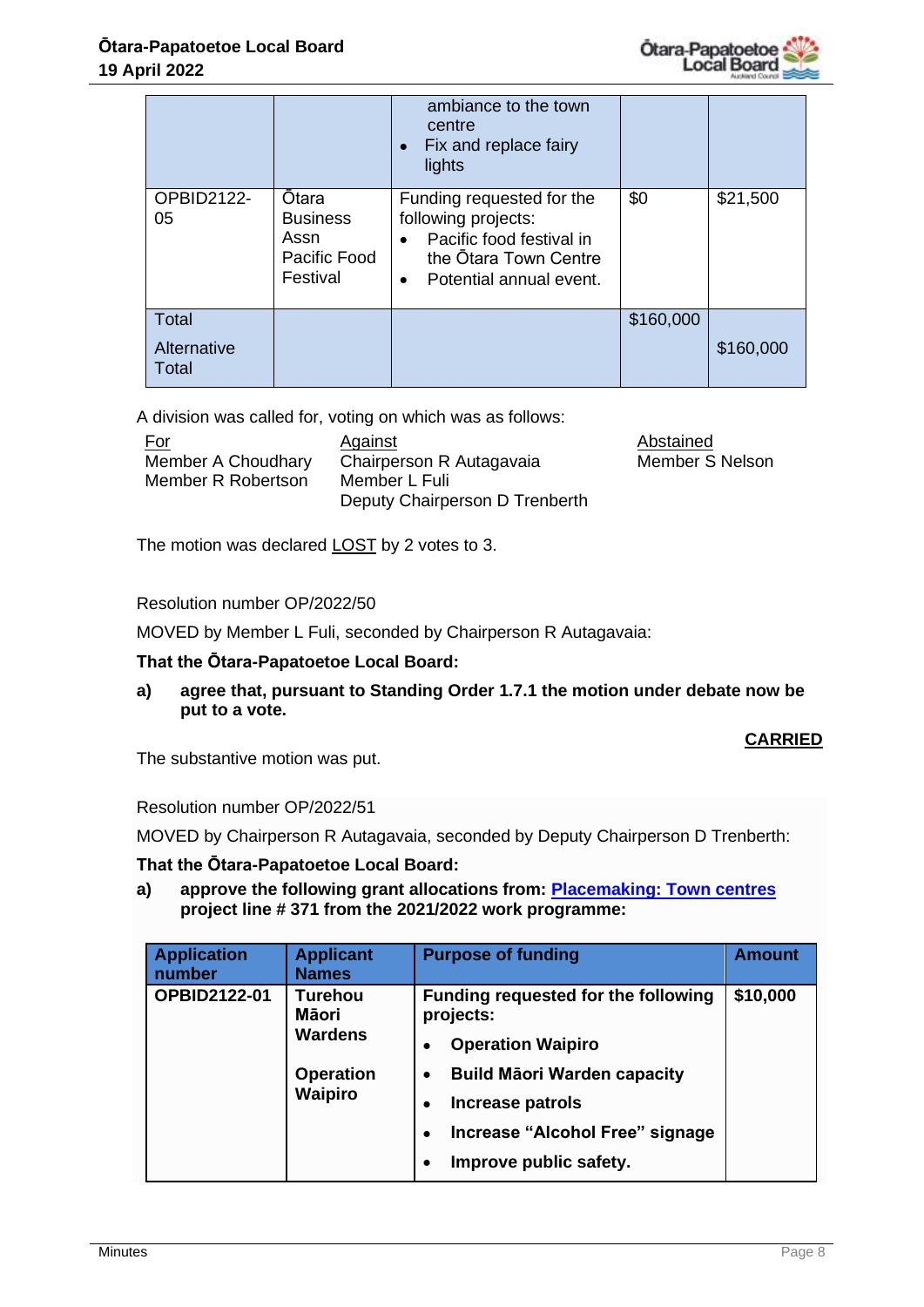

| <b>OPBID2122-06</b> | <b>Otara Health</b><br><b>Charitable</b><br><b>Trust</b><br>Radiate Otara                                                                               | <b>Funding requested for the following</b><br>projects:<br><b>Town Centre clean-up</b><br>$\bullet$<br><b>Modify current features and</b><br>$\bullet$<br>create new features -<br>placemaking<br>Activate events i.e., Matariki and<br>$\bullet$<br>language weeks<br>Collaborate on a town centre<br>$\bullet$<br>design through competitions.                                                            | \$30,000 |
|---------------------|---------------------------------------------------------------------------------------------------------------------------------------------------------|-------------------------------------------------------------------------------------------------------------------------------------------------------------------------------------------------------------------------------------------------------------------------------------------------------------------------------------------------------------------------------------------------------------|----------|
| <b>OPBID2122-07</b> | <b>The Food</b><br><b>Hub</b><br><b>Collective</b><br><b>Ltd</b><br><b>Activate</b><br>Papatoetoe                                                       | <b>Funding requested for the following</b><br>projects:<br><b>Commission colourful murals</b><br>Deliver events - food, music and<br>$\bullet$<br>workout programme<br>Acquire & develop a container<br>$\bullet$<br>kitchen to expand capacity and<br>support healthy school lunches<br>Create a new activation space at<br>$\bullet$<br>the Hub to host and support<br>community events and<br>workshops. | \$45,000 |
| <b>OPBID2122-08</b> | <b>The</b><br><b>Community</b><br><b>Builders NZ</b><br>Trust -<br>The Otara Kai<br><b>Village</b>                                                      | <b>Funding requested for the following</b><br>projects:<br><b>Revitalize the Town Centre</b><br>$\bullet$<br><b>Otara</b><br><b>Creative activations</b><br>$\bullet$<br>Social media development<br>$\bullet$<br>Significant event delivery.                                                                                                                                                               | \$54,500 |
| <b>OPBID2122-09</b> | <b>Sistema</b><br>Aotearoa<br>Trust<br><b>Sistema</b><br>Aotearoa<br><b>Community</b><br><b>Festival</b>                                                | <b>Funding requested for the following</b><br>projects:<br><b>Celebrate cultural diversity</b><br>$\bullet$<br>Music coaching and training for<br>$\bullet$<br>rangatahi<br>Deliver live music festival at<br>$\bullet$<br><b>Otara Town Centre</b><br>400 performers age 6 -18yrs old<br>$\bullet$<br><b>Cultural dress performances.</b>                                                                  | \$10,500 |
| <b>OPBID2122-12</b> | <b>Hunters</b><br><b>Corner Town</b><br><b>Centre</b><br><b>Society Inc</b><br><b>Strategic</b><br><b>Business</b><br><b>Plan &amp; Little</b><br>India | <b>Funding requested for the following</b><br>projects:<br><b>Community engagement to</b><br>update the Hunters Corner<br>strategic plan<br><b>Gain business and community</b><br>$\bullet$<br>support via the consultation<br>process                                                                                                                                                                      | \$10,000 |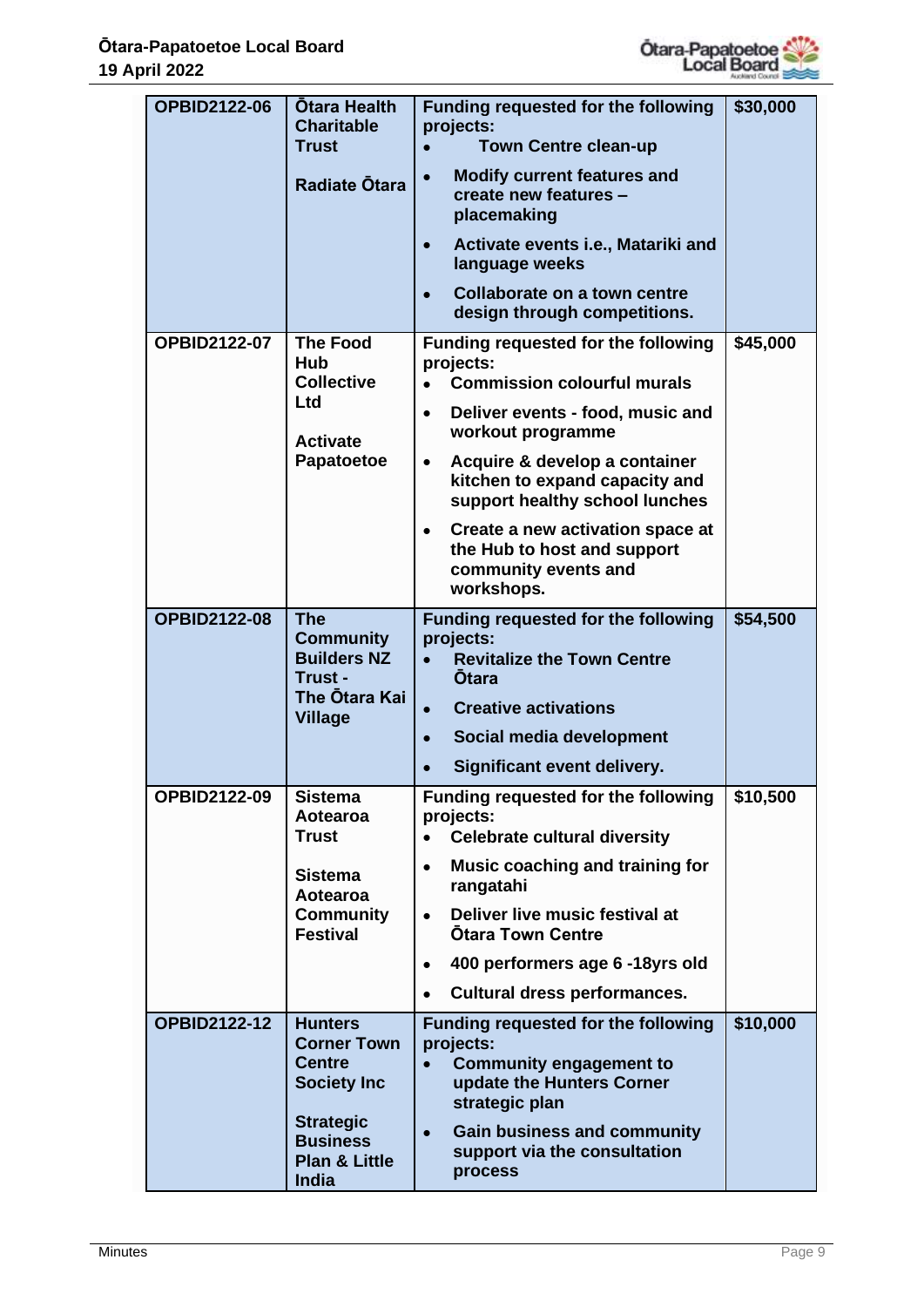

|                            | beautification<br>project | <b>Build on the Little India theme</b><br>by adding artwork and the<br>ambiance to the town centre. |           |
|----------------------------|---------------------------|-----------------------------------------------------------------------------------------------------|-----------|
| Total<br><b>Allocation</b> |                           |                                                                                                     | \$160,000 |

## **CARRIED**

Note: Members Choudhary and Robertson voted against OPBID2122-07 The Food Hub Collective Ltd - Activate Papatoetoe and OPBID2122-08 The Community Builders NZ Trust -The Ōtara Kai Village.

## **15 Proposal for a Collective for Ōtara and Papatoetoe Town Centres Revitalisation Programme**

Member Nelson declared a non-financial conflict in item 15 - Proposal for a Collective for Ōtara and Papatoetoe Town Centres Revitalisation Programme and abstained from speaking and voting on this item.

#### Resolution number OP/2022/52

MOVED by Chairperson R Autagavaia, seconded by Deputy Chairperson D Trenberth:

#### **That the Ōtara-Papatoetoe Local Board:**

- **a) approve option two in table 1 to set up two collectives, one for Ōtara town centre and one for Old Papatoetoe town centre with representatives, for clarity, as follows:**
	- **i) Old Papatoetoe town centre collective (not an exhaustive list):**
		- **A) Papatoetoe business owners**
		- **B) Papatoetoe Community stakeholder groups**
		- **C) Papatoetoe social enterprises**
		- **D) Papatoetoe health service providers**
		- **E) Papatoetoe Main Street business association**
		- **F) Papatoetoe Library**
		- **G) Police**
		- **H) Ōtāra-Papatoetoe Local Board**
	- **ii) Ōtara town centre collective (not an exhaustive list):**
		- **A) Ōtāra business owners**
		- **B) Ōtāra Community stakeholder groups**
		- **C) Ōtāra social enterprises**
		- **D) Ōtāra health service providers**
		- **E) Ōtāra business association**
		- **F) Ōtāra Library**
		- **G) Police**
		- **H) Ōtāra-Papatoetoe Local Board**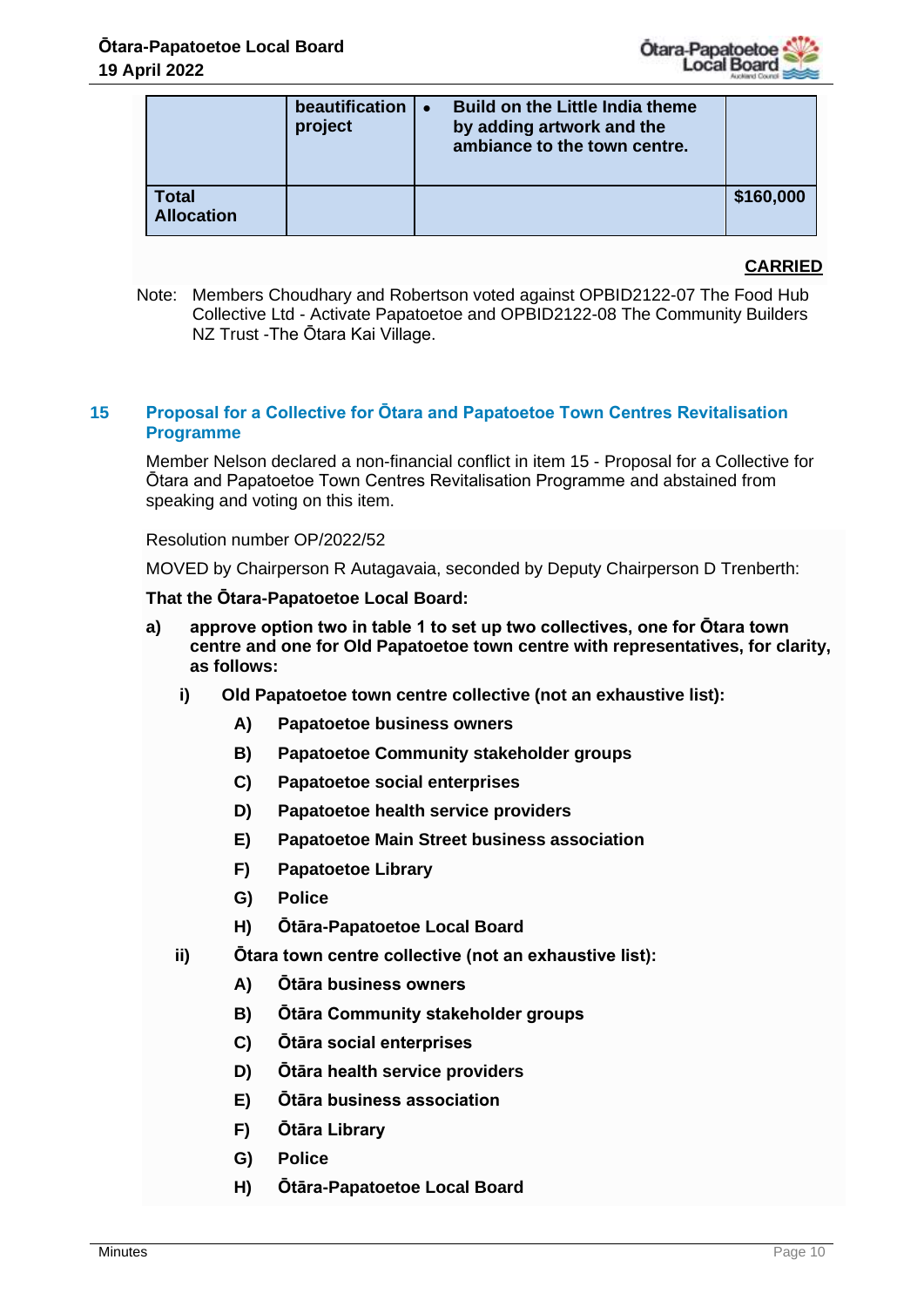

- **b) approve the use of \$40,000 from the 2021-2022 Ōtara Papatoetoe Local Board work programme line #317 Placemaking: Revitalising Town Centres to fund a contractor to mentor, support and coordinate the creation of the collectives**
- **c) request if this town centre collective works well, that it could be expanded in the future to include a wider area, including other town centres.**

**CARRIED**

# **16 Transport Emissions Reduction Plan**

#### Resolution number OP/2022/53

MOVED by Chairperson R Autagavaia, seconded by Deputy Chairperson D Trenberth:

#### **That the Ōtara-Papatoetoe Local Board:**

- **a) receive the progress update provided on the Transport Emissions Reduction Plan**
- **b) note the scale of the challenge to meet Auckland's transport emissions reduction target and that mode shift is the most powerful lever for reducing transport emissions**
- **c) provide the following feedback comments and note that the Ōtara-Papatoetoe Local Board** 
	- **i) support strategies and measures through the Transport Emissions Reduction Plan**
		- **A) support strategies and measures through the Transport Emissions Reduction Plan to give urgent effect to the commitments in Te Tāruke-ā-Tāwhiri: Auckland's Climate Plan to halve regional emissions by 2030 and transition to net zero emissions by 2050**
	- **ii) prioritise equity and bridge the transport divide for communities of South Auckland** 
		- **A) that transport equity must be the priority when considering levers of change to reduce transport carbon emissions if we are to address broader wellbeing outcomes; the early research data gives clear indicators on issues of transport inequity that the Ōtara-Papatoetoe Local Board continue to advocate on**
		- **B) currently a few central government policy changes are rapidly changing the urban landscape in Auckland and the Ōtara-Papatoetoe local area in particular – high density housing, reduced parking and less open green spaces. The broader implications on the wellbeing outcomes for low-income groups, especially Māori and Pacific peoples are complex and adverse. The transport divide for communities of South Auckland is a glaring reality that must change. Local communities are reliant on multiple cars in single households, these are second-hand cars, in poor condition and families bearing huge costs overall consequently**
		- **C) the need is to look at the transport system as a whole to address inequity. Technological solutions or incentives for electric vehicles will not resolve the underlying issues; the implications for lowincome groups who are burdened with transport costs, lumpy costs of maintaining low quality vehicles while living in a city with poor and**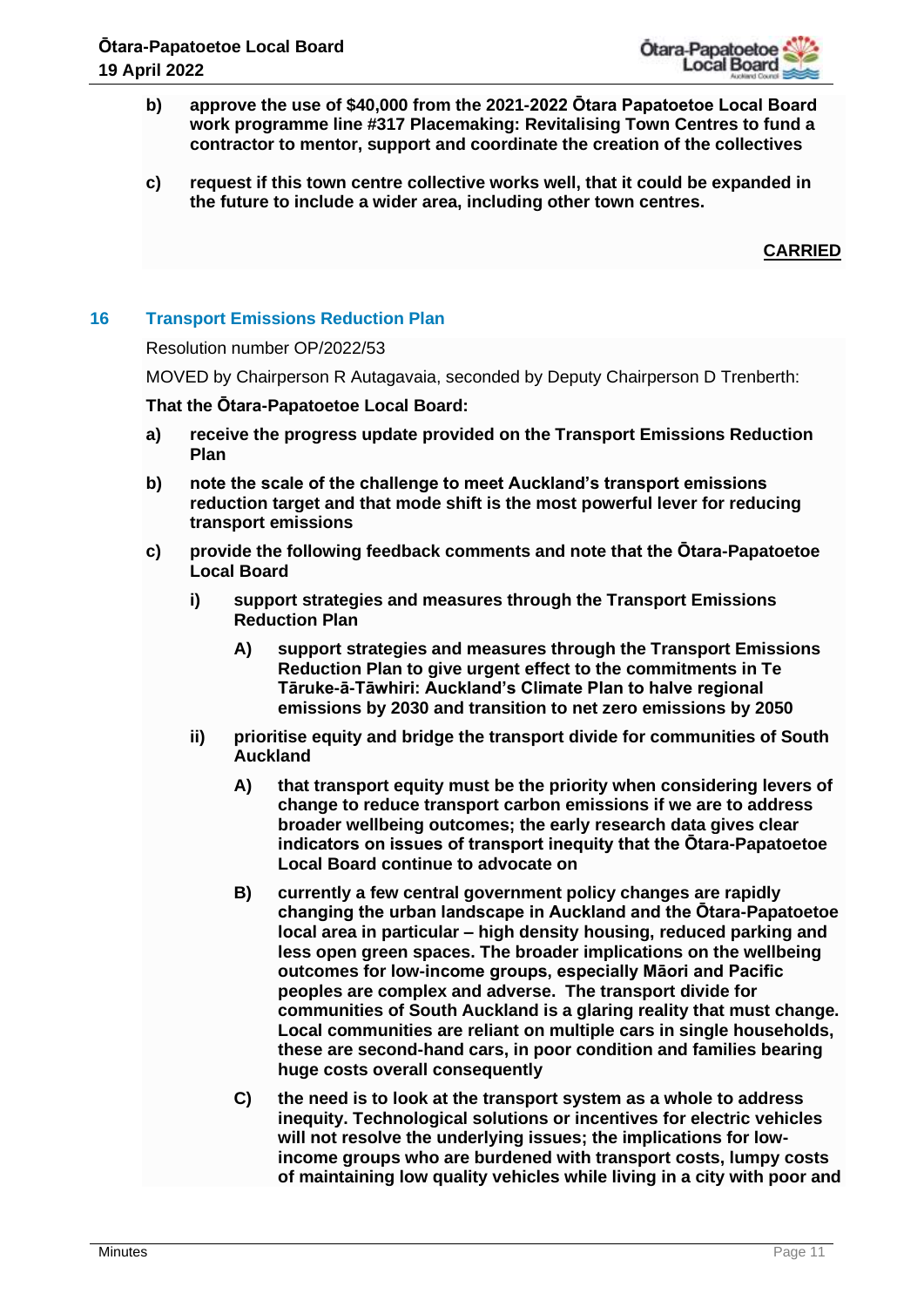

**expensive public transport network solutions are very different to most car users**

- **iii) free public transport**
	- **A) ask that public transport is made free of charge in the first instance to ensure uptake and modal shift. Large parts of communities are young people, students who are working or training and shift workers. The Government should either implement free public transport, or extend the period of half price public transport**
- **iv) partner, collaborate with Ōtara-Papatoetoe Local Board** 
	- **A) "a well-connected local area" remains a key local board plan outcome for Ōtara-Papatoetoe Local Board over the last decade. The board has directly invested from its very small local budget towards place making to increase accessibility and connectedness for walking, cycling and access to public transport. Much more investment from central government with delivery in partnership with local boards is needed in south Auckland and Ōtara-Papatoetoe in the context of rapid urban growth and housing development through Kainga Ora**
	- **B) local boards are well-versed with local needs. They represent community aspirations and are best placed to support and or deliver initiatives most suited to the local areas**
	- **C) the costs of buying, maintaining and running second-hand cars are huge burden on our people. They are many years away from purchasing electric cars and for that reason free public transport is the first step to address the gap**
	- **D) the board seeks to improve connectivity and accessibility in the local area through Auckland Transport's Local Board Transport Capital Fund with public support. Innovating Streets is one recent example where close partnership with Ōtara-Papatoetoe Local Board led to positive outcomes**
	- **E) Ōtara-Papatoetoe Local Board is keen to collaborate in our governance role at all stages of planning and implementation of the Transport Emissions Reduction Plan and take up pilot programmes or initiatives**
	- **F) the board notes that access and affordability go hand in hand and without a systems change approach and addressing underlying inequities to reducing transport emissions, there is a clear risk of increasing the economic and social divide in our people**
	- **G) thank officers for online briefings on early analysis on the Transport Emissions Reduction Plan and look forward to being informed of the decisions and next steps following the Environment and Climate Change Committee meeting later in the year**
- **d) appoint the local board chair to present the views of the local board to the Environment and Climate Change Committee in July 2022.**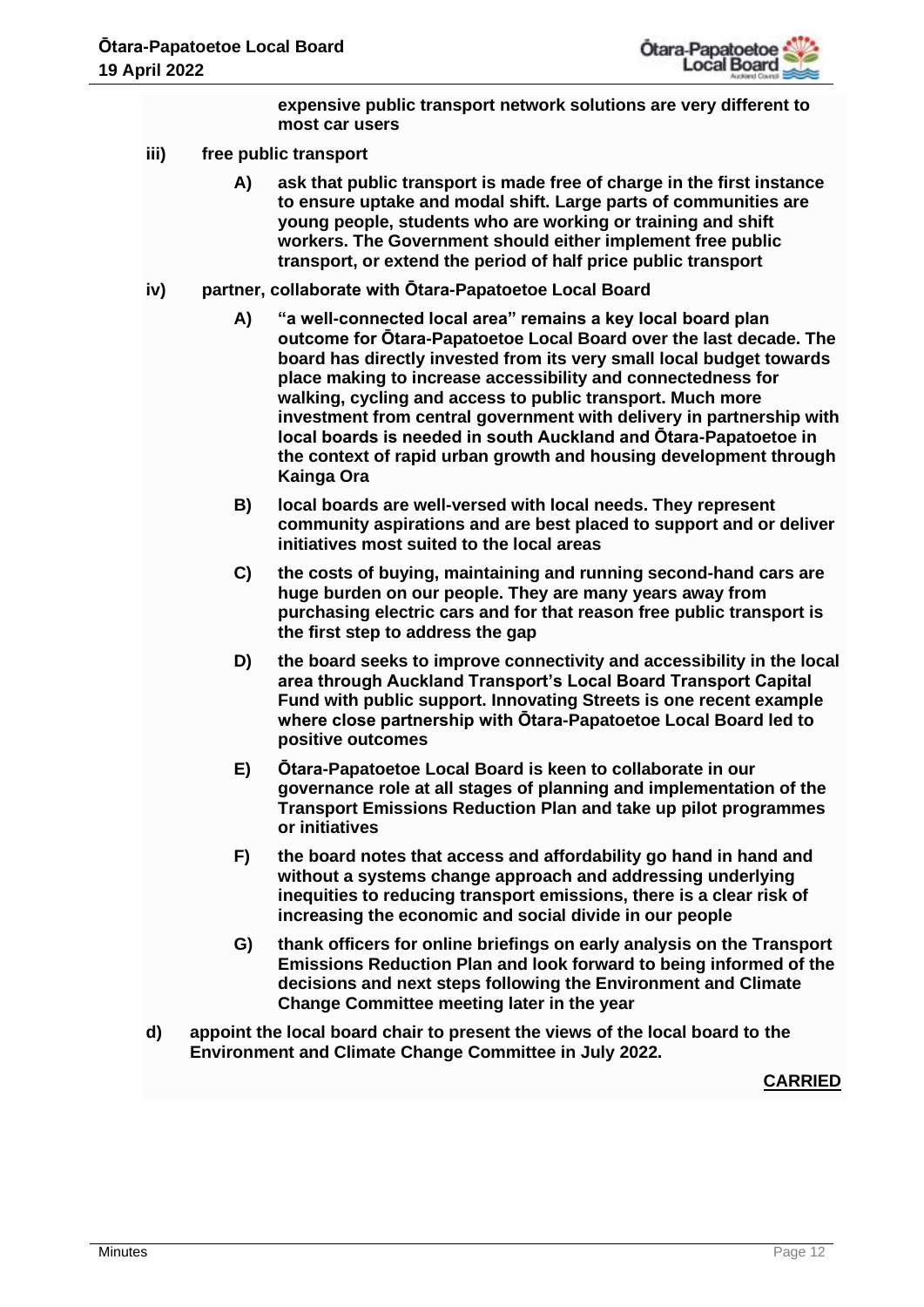

# **17 Auckland Transport - Activities in the Road Corridor Bylaw 2022**

Resolution number OP/2022/54

MOVED by Chairperson R Autagavaia, seconded by Member R Robertson:

#### **That the Ōtara-Papatoetoe Local Board:**

- **a) support Auckland Transport's proposed Activities in the Road Corridor Bylaw 2022**
- **b) support the alignment of the Activities in the Road Corridor Bylaw 2022 with the Auckland Council Public Trading, Events and Filming Bylaw 2022, so that the rules will complement each other to provide a consistent regulatory approach to these matters across public spaces**
- **c) note that the key issue with the Bylaw is enforcement, and the board requests increased enforcement by Auckland Transport of its Bylaws.**

## **CARRIED**

## **18 Local board feedback on the draft 2021 Regional Parks Management Plan**

## Resolution number OP/2022/55

MOVED by Chairperson R Autagavaia, seconded by Deputy Chairperson D Trenberth:

#### **That the Ōtara-Papatoetoe Local Board:**

- **a) receive the public feedback on the draft 2021 Regional Parks Management Plan**
- **b) provide the following feedback on the draft 2021 Regional Parks Management Plan:**
	- **i) the local board are strong supporters of co-governance with mana whenua, and strongly support shared governance for regional parks and involving mana whenua in the management of the plans and parks**
	- **ii) request a review of farming in Puhinui Reserve and the board would like to see a review of farming in all regional parks as the board believes that this land needs to be converted back to its natural state to protect from the damage that can occur from farming**
	- **iii) support charging station for e-vehicles as we need to start planning for the future now and enabling climate-friendly options to help mitigate climate change**
	- **iv) request increased and better public transport options to all regional parks to enable climate-friendly options for accessing the parks, including for those who do not or cannot use private vehicles**
	- **v) while the local board requests public transport routes to all our regional parks, we acknowledge this may take time to implement, therefore in the meantime, we ask that the Regional Parks be accessible for vehicles that can carry a large number of people, such as chartered buses, as some of our residents will only be able to visit the parks with a large group and would otherwise miss out**
	- **vi) request increased accessibility for all regional parks, beyond accessible bathrooms, so that all residents are able to visit and enjoy the regional parks**
- **c) appoint the chair to speak to the hearings panel on the board's feedback in b) on 9 May 2022.**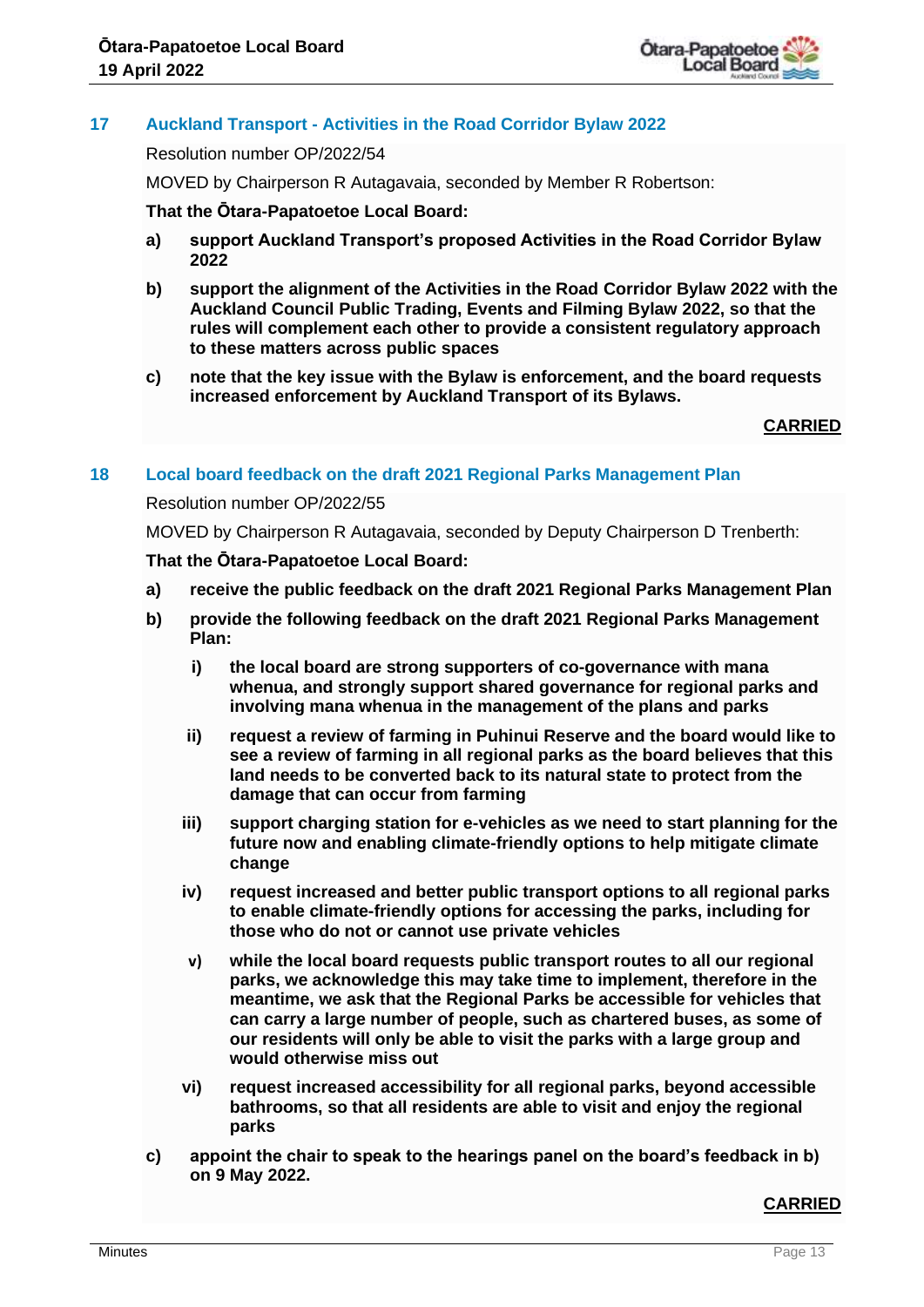

## **19 Submission on central government's proposals to transform recycling in Aotearoa**

The feedback to the councils submission on central government's proposals to transform recycling in Aotearoa was tabled at the meeting.

A copy has been placed on the official minutes and is available on the Auckland Council website as a minute attachment.

#### Resolution number OP/2022/56

MOVED by Chairperson R Autagavaia, seconded by Member A Choudhary:

#### **That the Ōtara-Papatoetoe Local Board:**

**a) endorse the feedback on the Ministry for the Environment's consultation document:** *Te kapanoni i te hangarua: Transforming recycling* **discussion document to inform the council's draft submission, tabled at the meeting as Attachment A.**

**CARRIED**

## **Attachments**

A 19 April 2022: Ōtara-Papatoetoe Local Board - Item 19 Ministry for the Environment's consultation document: Te kapanoni i te hangarua: Transforming recycling - feedback

#### **20 Ōtara-Papatoetoe Local Board Achievements Register 2019-2022 Electoral Term**

Resolution number OP/2022/57

MOVED by Chairperson R Autagavaia, seconded by Member S Nelson:

#### **That the Ōtara-Papatoetoe Local Board:**

**a) note the further updates to the Achievements Register 2019-2022 electoral term report.**

## **CARRIED**

#### **21 Governance Forward Work Calendar**

Resolution number OP/2022/58

MOVED by Chairperson R Autagavaia, seconded by Deputy Chairperson D Trenberth:

#### **That the Ōtara-Papatoetoe Local Board:**

**a) note the Governance Forward Work Calendar.**

#### **CARRIED**

# **22 Record of Ōtara-Papatoetoe Local Board Workshop Notes**

Resolution number OP/2022/59

MOVED by Chairperson R Autagavaia, seconded by Member S Nelson:

#### **That the Ōtara-Papatoetoe Local Board:**

**a) note the Ōtara-Papatoetoe Local Board workshop records for: 1 March, 2 March, 8 March, 22 March and 29 March 2022.**